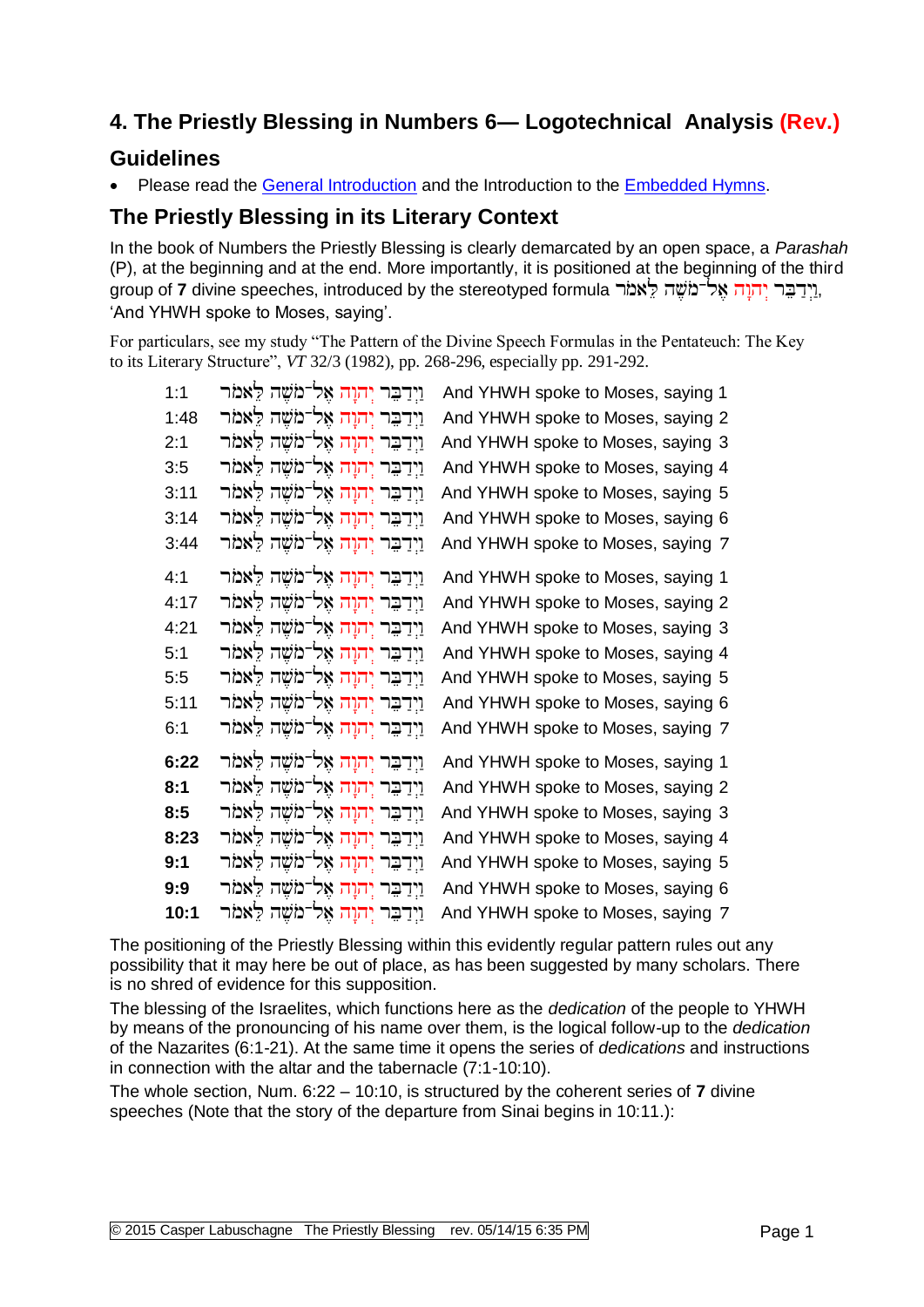| $6:22 - 7:89$ | Dedication of Israel, and their offerings for the dedication of the altar 1 |                |
|---------------|-----------------------------------------------------------------------------|----------------|
| $8:1 - 4$     | Positioning of the Seven Lamps and the Lampstand                            | 2              |
| $8:5-22$      | The cleansing and dedication of the Levites                                 | 3              |
| $8:23-26$     | Instructions regarding the services of the Levites                          | $\overline{4}$ |
| $9:1 - 8$     | Instructions for celebrating Pesach                                         | .5             |
| $9:9-23$      | Additional instructions and the story of the cloud over the tent            | 6              |
| $10:1-10$     | Instructions regarding the silver trumpets                                  | 7              |

## **Logotechnical analysis**

- Columns **a** and **b** show the number of words before and after the atnach.
- Column **c**: words in the framework; **d**: words in the blessing.

|    |                                                           | <b>Total</b>   | a         |           | b              | c              | d        |
|----|-----------------------------------------------------------|----------------|-----------|-----------|----------------|----------------|----------|
| 22 | וַיְדַבְּר יְהוָה אֶל־מֹשֶׁה לֵאמִר:                      | 5              | 5         |           |                | 5              |          |
| 23 | דַּבִּר אֶל־אַחֲרֹן וְאֶל־בָּנֵיו לֵאמֹר                  | 6              | 6         |           |                | 6              |          |
|    | כְּה תְּבְרַכְוּ אֶת־בְּנֵי יִשְׂרָאֵל ^                  | 5              | 5         |           |                | 5              |          |
|    | אָמָוֹר לְהֶם:<br>b                                       | $\overline{2}$ |           |           | $\overline{2}$ | $\overline{2}$ |          |
| 24 | יִבְרֶכְךָ יְהֹוֶה וְיִשְׁמְרֶךְ:                         | 3              | 3         |           |                |                | 3        |
| 25 | יָאֵר יְהוֶה ו פְּנֶיו אֵלֶיךָ וִיהָנֶךְ:<br>o            | 5              | 5         |           |                |                | 5        |
| 26 | יִשָּׁא יְהוָה ו פָּנְיוֹ אֵלֶיךְ וְיָשֵׂם לְךָ שָׁלְוֹם: | 7              | 7         |           |                |                | 7        |
|    | Total, v. 24-26                                           | 15             | $= 15$    | ÷         |                |                | 15       |
|    | Total, v. 23c-26                                          | 17             | $= 15$    | $\ddot{}$ | 2              | 2<br>$=$       | $+ 15$   |
|    | Total, v. 22-26                                           | 33             | 31<br>$=$ | $\ddot{}$ | $\mathcal{P}$  | 18             | 15<br>÷. |
| 27 | וְשָׂמְוּ אֶת־שָׁמָי עַל                                  | <u>8</u>       | 6         |           | 2              | 8              |          |
|    | Total, v. 24-27                                           | 23             | 21<br>$=$ | $\div$    | 2              | 8              | -15      |
|    | Total, v. 22-27                                           | 41             | 37        | $\div$    |                | 26             | -15<br>+ |

#### **Observations**

- 1. From a numerical point of view, the 5-word introductory formula is an integral part of the body of the text. This means that the entire text was composed as a single literary unit: the introduction (v. 22), YHWH's command to Moses to instruct Aaron and his sons to bless the people of Israel (v. 23); the blessing, which is cited (vs. 24-26), and YHWH's instruction to dedicate the people by pronouncing his name over them (v. 27).
- 2. The 15-word blessing is enveloped by **26** words (18 before and 8 after). This is not surprising, since the use of the divine name numbers and their multiples to encompass the kernel of a text is a well-attested scribal device, which I have encountered in a considerable number of psalms. Compare also, e.g., Deuteronomy 33, where the **52**-word kernel of the text, 33:13-17, the blessing of Joseph, is preceded by **156** (6 x **26**) words and followed by **136** (8 x **17**). See my analysis of [Deuteronomy 33,](http://www.labuschagne.nl/2.deut33.pdf) pp. 2 and 10. Compare also my analysis of [Genesis 47-49,](http://www.labuschagne.nl/1.gen47-49.pdf) where the story about Jacob's Blessing of the sons of Joseph and his Farewell Address, Genesis 48 and 49:1-27, is surrounded by **153** (9 x **17**) words.

In this case the device is used to express the idea that the words of the blessing is literally enveloped by YHWH's name, which signifies his presence. This interpretation gains credibility since the *name* of YHWH is explicitly mentioned as having a crucial function in the act of blessing (v. 27): it is to be laid upon the Israelites, i.e., pronounced over them. The act does not relate to some obscure ritual, but simply refers to the solemn thrice-repeated pronunciation of the name in the blessing. This is